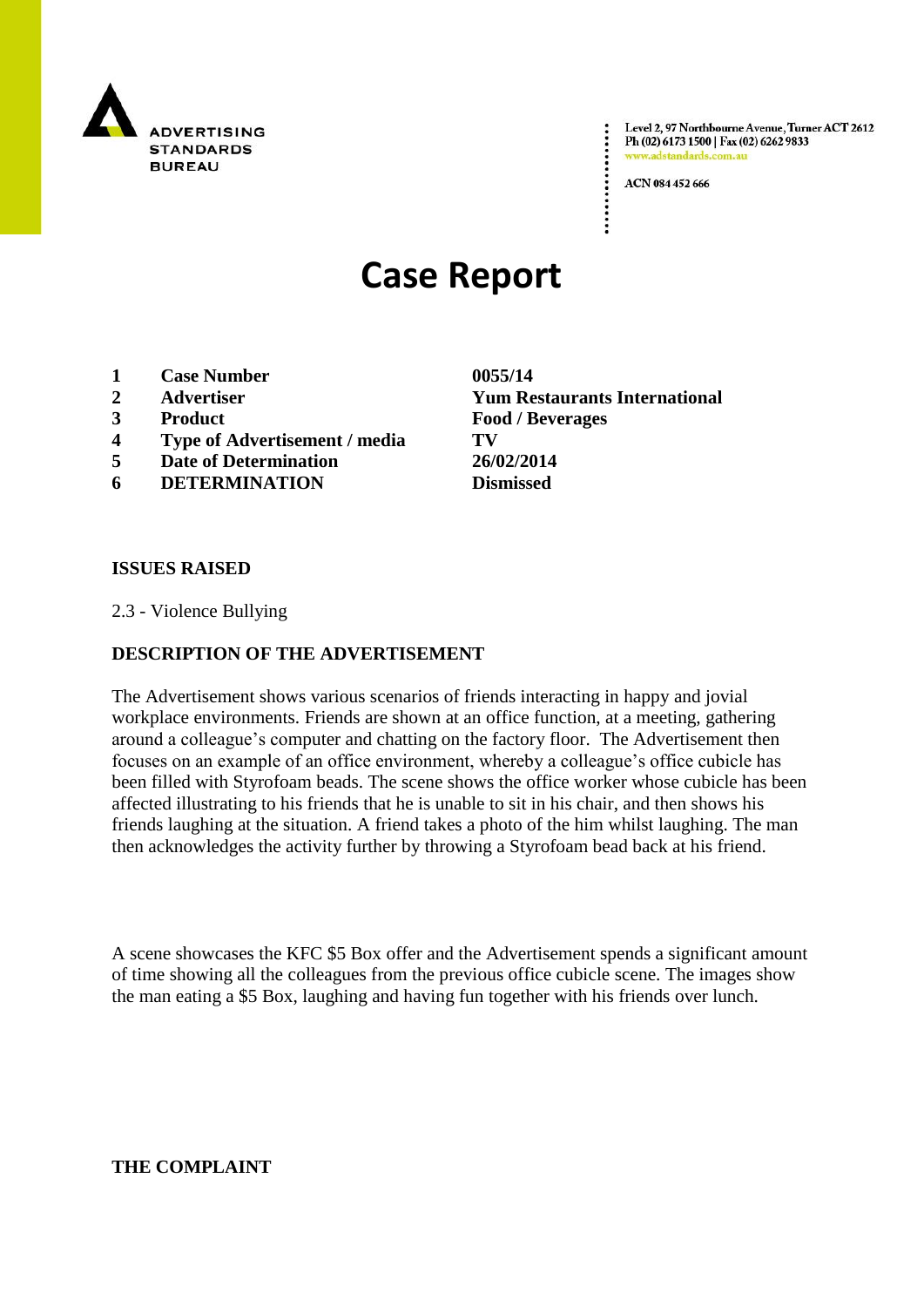A sample of comments which the complainant/s made regarding this advertisement included the following:

*As seen at the URL above example and after some careful consideration, I have decided to place this complaint as I see this is a form of "workplace bullying" despite the ad's good intentions. Regardless of how harmful the ad is, under Australian WHS Act 2011 [and OHS Acts of VIC/WA], workplace bullying is not tolerated regardless of how trivial the "fun" is [ad is].*

*I bring to your attention the following supportive paper [Inspector Gregory Maddaford v Graham Gerard Coleman & Anor [2004] NSWIRComm 317: PE Am and J Hampton, p 72, 2011 [http://www.austlii.edu.au/au/journals/CanLawRw/2011/18.pdf]] that outlines a context where the bullied person [16yo boy] was wrapped in "cellophane" and among other things had a serve allergic reaction [eg asthma attack not mentioned in the paper but the case judgemtn outline this] from the bullying.*

*Therefore, it is within reason that I protest against this ad as the ad promotes workplace bullying regardless of the level of "fun [humor]" involved. Australian WHS/OHS laws forbid these types of expression or of any kind. In addition, I being an expert in this field of work [ie WHS/OHS] have to stand up and say something despite the ad's good intentions; forgive me, I hope you understand.*

*Should you feel the need for further elaboration on this matter, I am happy to provide this.*

*I believe that this ad promotes work place bullying, via the above mentioned last actions in the ad of the worker having his workstation filled with beads and his workers laughing. I believe that this also promotes workplace bullying by saying that this is OK. In Victoria I believe that this contravenes the very essence of "Brodie Law", and fundamentally promotes workplace bullying and this ad should be removed, especially the last aspects of it.*

### **THE ADVERTISER'S RESPONSE**

Comments which the advertiser made in response to the complainant/s regarding this advertisement include the following:

*The Complaint*

*The Complainant has expressed concern that the Advertisement "promotes workplace bullying, via the above mentioned last actions in the ad of the worker having his workstation filled with beads and his workers laughing. I believe that this also promotes workplace bullying by saying that this is OK. In Victoria I believe that this contravenes the very essence of "Brodie Law", and fundamentally promotes workplace bullying and this ad should be removed, especially the last aspects of it"*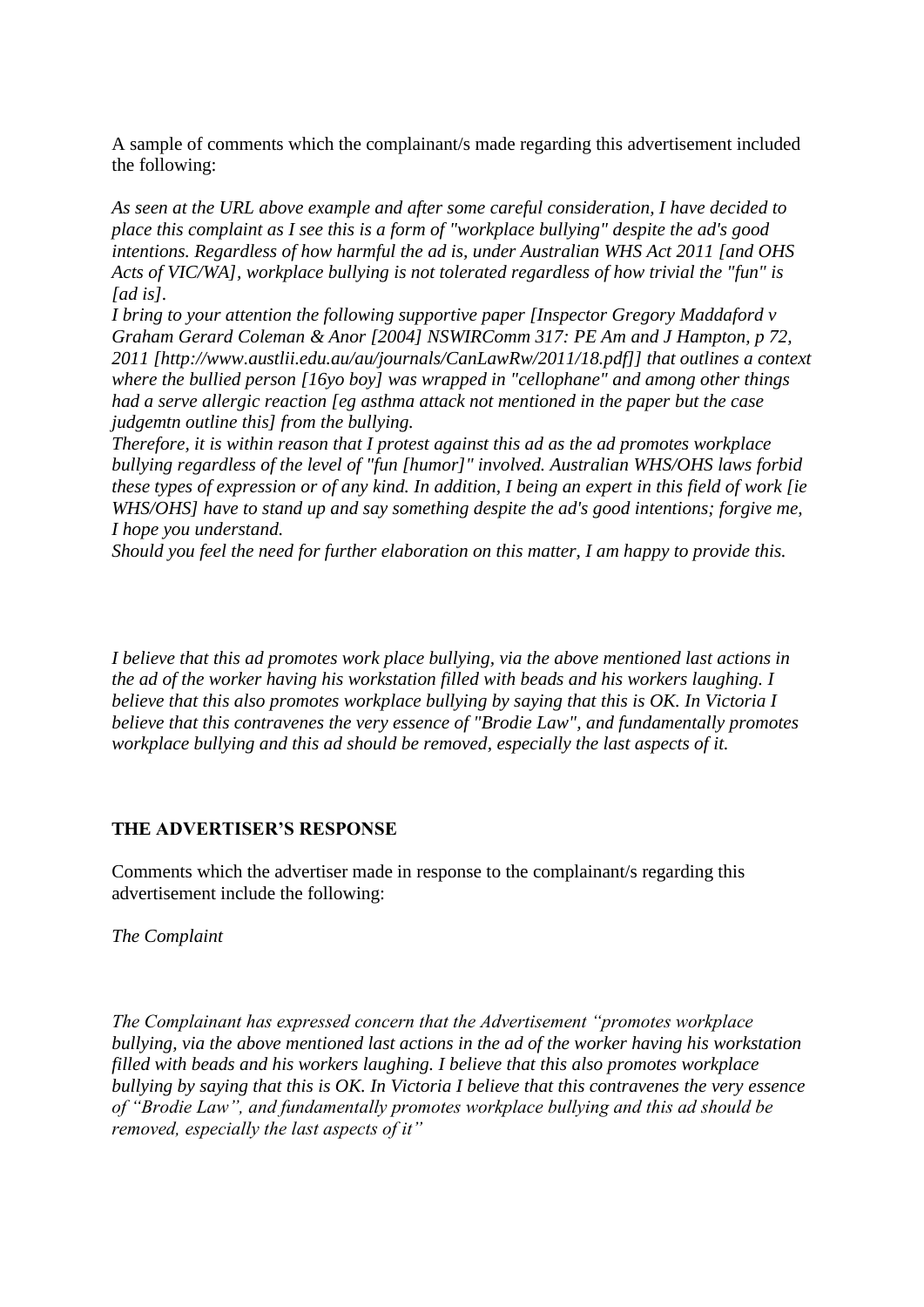*Relevant Codes & Initiatives*

*Australian Association of National Advertisers Code of Ethics (the Code)*

*Section 2.3 of the Code has been cited as relevant and the summary of issues lists Violence and Bullying.*

*Has the Code been breached?*

*KFC considers that the Advertisement does not breach section 2.3 of the Code.* 

*Section 2.3 of the Code states that "Advertising and Marketing Communications shall not present or portray violence unless it is justifiable in the context of the product or service advertised." In contrast to the communications that section 2.3 prohibits, the images contained in the Advertisement are images of positive, upbeat, fun and happy workplaces. There is not even the slightest hint of violence in any of the images or the narrative in the Advertisement.*

*Furthermore, there is also no hint of bullying, and particularly the serious bullying captured by Brodie's Law to which the Complainant refers, in the Advertisement.* 

*"Brodie's Law" resulted in amendments to the Crimes Act 1958 (VIC). Offenders of serious bullying can now receive a charge for "stalking" which is punishable by 10 years in jail.* 

*The Victorian Department of Justice website summarises the type of bullying that "Brodie's Law" covers:*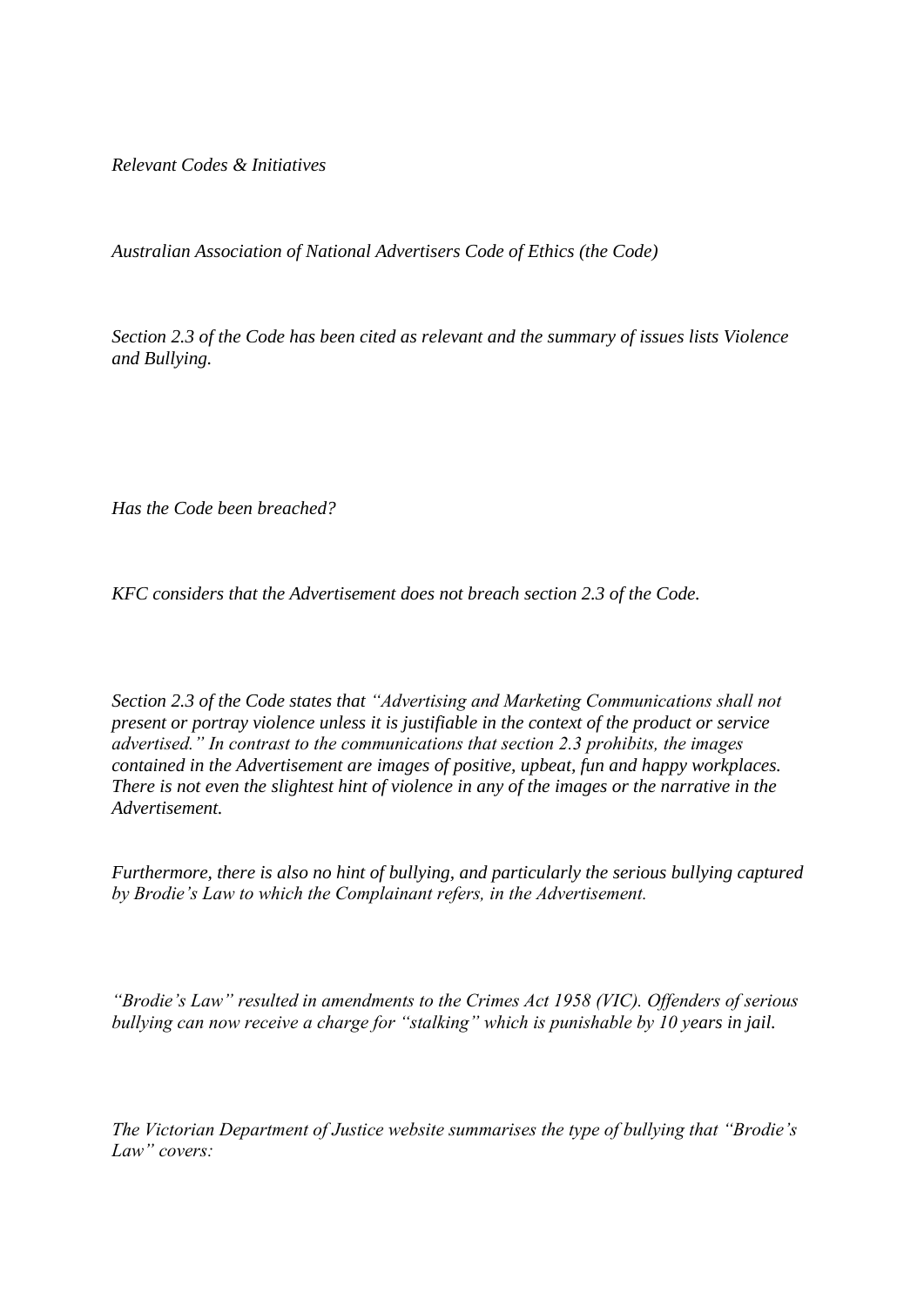*"Brodie's Law applies to all forms of serious bullying, including physical bullying, psychological bullying, verbal bullying and cyberbullying. Bullying is often characterised by a course of conduct that can include behaviour such as threats and abusive and offensive words or conduct. Serious bullying may also include conduct or behaviour that is intended, or could reasonably be expected, to cause the victim of the bullying to engage in suicidal thoughts or thoughts or actions that involve self-harm."* 

*The Protagonist is not subject to any threats, and no abusive and offensive words or conduct are directed at him. The office cubicle scene is depicted as a harmless office joke, that friends at work have done without any malice, and it is obvious from the smiling and laughter that the actions were certainly done without any intent to cause the Protagonist any physical or mental harm, or fear.* 

*The images show that the Protagonist considers the situation a joke, through his hamming up the idea that he can't sit in his chair and also by him throwing a Styrofoam bead back at one of his colleagues. This last interaction of the Protagonist throwing the bead over the cubicle wall clearly shows that the Protagonist has no hesitation or fear in his dealings with his work friends, and that all the friends are part of the fun.* 

*Furthermore, in the final scenes, we see the Protagonist laughing, talking and eating lunch with his colleagues who participated in the antics. The images clearly illustrate that this man still considers his colleagues, his friends. Overall, the images and narrative create the impression that the workers like each other and enjoy each other's company.*

*It is also commonly understood that the depicted office cubicle scene arises in workplaces when workers celebrate a friend's significant event, for example a wedding or a birthday, or it is carried out as a practical joke as it is in the Advertisement.* 

*The Advertisement does not, in any way, seek to advocate work place bullying or aggression. KFC does not condone or promote bullying or violence in the workplace and considers that the Advertisement falls well short of both alleged types of conduct. KFC reiterates that the primary purpose of the television commercial is to try and remind people to take time out to connect with friends over lunch.*